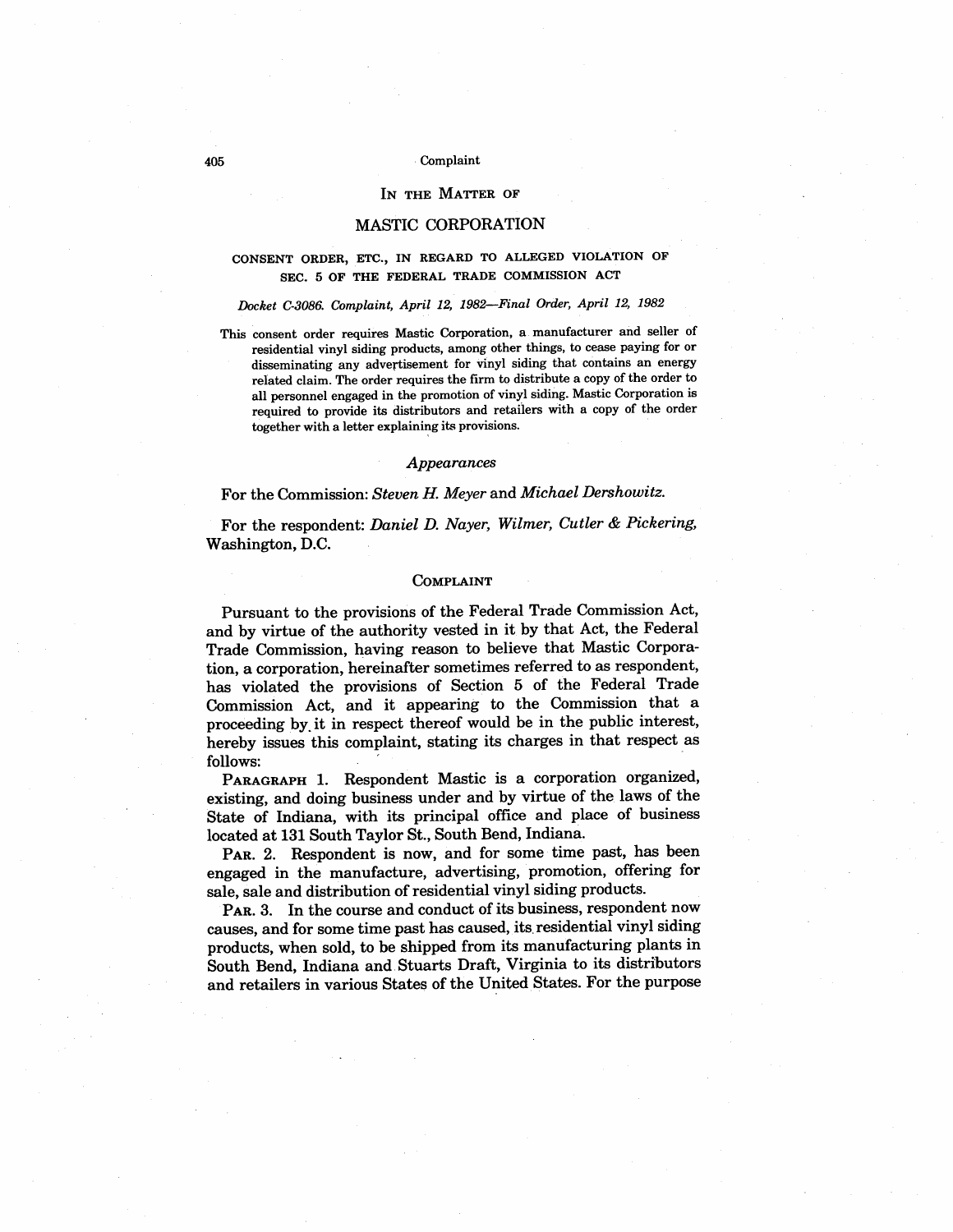# Complaint 99 F.T.C.

of inducing the purchase of its residential vinyl siding products by the consuming public, respondent disseminates and causes the dissemination of, and for some time past has disseminated and caused the dissemination of certain advertisements and promotional materials through the use of the United States mail. Accordingly, respondent maintains, and has maintained, a substantial course of business, including the acts and practices as hereinafter set forth which are in or affecting commerce, as "commerce" is defined in the Federal Trade Commission Act.

PAR. 4. Through the use of said advertisements and other promotional materials, respondent has made statements with regard to its vinyl siding products. Among these are statements that respondent's vinyl siding:

#### Conserves Energy  $...$

# Lowers Fuel Bils

# .is a Non-conductor of heat or cold

#### is a 24.8% better insulator than aluminum  $...$

#### ... helps to stop air infiltration

PAR. 5. By and through the use of statements set forth in Paragraph Four, respondent has represented and is now representing directly or by implication, that:

a. vinyl siding, by itself, significantly conserves energy;

b. vinyl siding, by itself, significantly lowers fuel bils;

c. vinyl siding, by itself, significantly reduces heat loss through the exterior walls of a home;

d. vinyl siding does not conduct heat or cold;

e. vinyl siding is superior to aluminum siding because it significantly exceeds aluminum siding in insulation value;

f. vinyl siding, in all cases, significantly reduces air infitration into and out of a home.

PAR. 6. In truth and in fact, contrary to respondent's representations set forth in Paragraph Five:

a. vinyl siding, by itself, does not significantly conserve energy; b. vinyl siding, by itself, does not significantly lower fuel bils;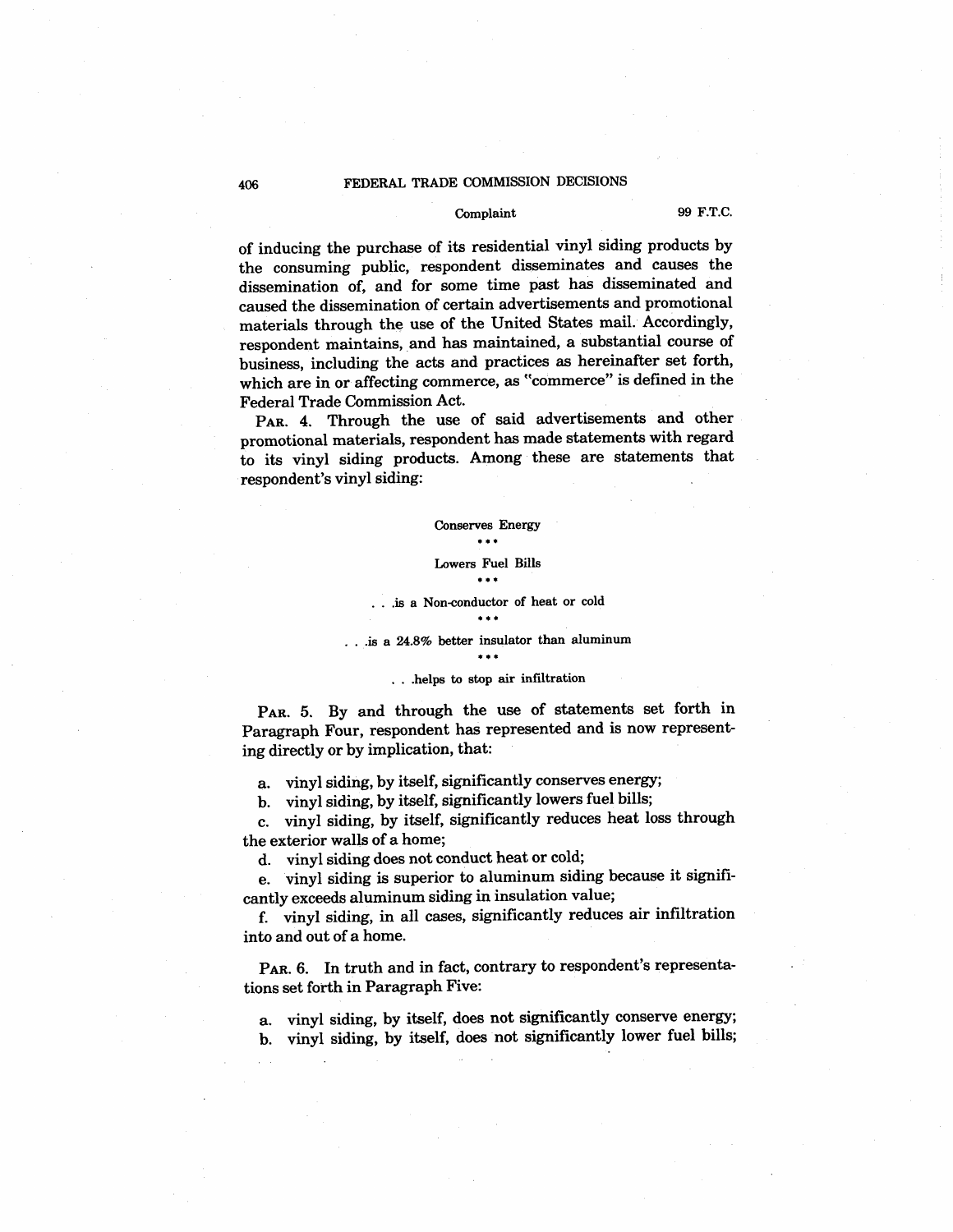c. vinyl siding, by itself, does not significantly reduce heat loss through the exterior walls of a home;

d. vinyl siding, like all materials, conducts heat; indeed, because it is a very thin material, vinyl siding has a high rate of conductance.

e. vinyl siding does not exceed aluminum siding in insulation value; there is little, if any, difference in the insulation value of vinyl and aluminum siding.

f. vinyl siding does not, in all cases, significantly reduce air infitration into and out of a home; indeed, in many cases vinyl siding has little, if any, effect on air infitration.

Therefore, said advertisements and promotional materials were and are false, deceptive, misleading or unfair.

PAR. 7. At the time respondent made the statements and representations alleged in Paragraphs Four and Five, it did not possess and rely upon a reasonable basis for such representations. Therefore, the statements and representations set forth and alleged in Paragraphs Four and Five were and are unfair, deceptive, or misleading.

PAR. 8. By and through the use of the aforementioned advertisements and promotional materials, respondent has represented and is now representing, directly or by implication, that it had a reasonable basis for the statements and representations set forth and alleged in Paragraphs Four and Five. In truth and in fact, respondent had no reasonable basis for the statements and representations set forth and alleged in Paragraphs Four and Five. Therefore, said advertisements and promotional materials were and are unfair, deceptive or misleading.

PAR. 9. The use by respondent of the aforesaid false, misleading, unfair or deceptive advertising and promotional materials, and the placement in the hands of its distributors and retailers of the means and instrumentalities by and through which others have used the aforesaid false, misleading, unfair or deceptive advertisements and promotional materials have had, and now have, the capacity and tendency to mislead consumers into the erroneous and mistaken belief that said statements and representations were and are true and complete, and into the purchase of respondent's vinyl siding products by reason of said erroneous and mistaken belief.

PAR. 10. The acts and practices of respondent as herein alleged, were and are all to the prejudice and injury of the public and of respondent's competitors, and constituted and now constitute unfair methods of competition and unfair and deceptive acts and practices in or affecting commerce, in violation of Section 5 of the Federal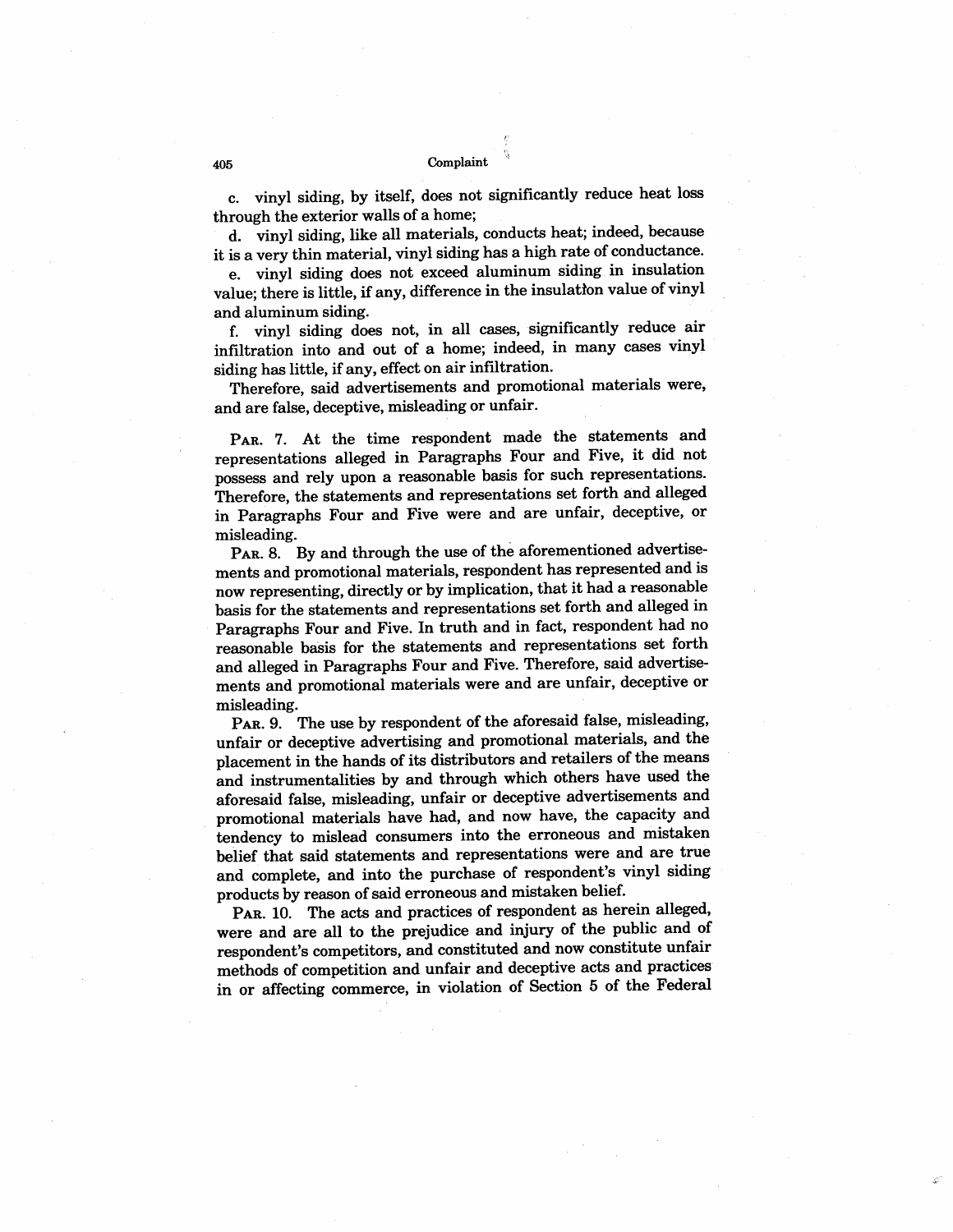# Decision and Order 99 F.T.C.

Trade Commission Act. The acts and practices of respondent, as herein alleged, are continuing and will continue in the absence of the relief herein requested.

#### DECISION AND ORDER

The Federal Trade Commission having initiated an investigation of certain acts and practices of the respondent named in the caption hereof, and the respondent having been furnished thereafter with a copy of a draft of complaint which the Bureau of Consumer Protection proposed to present to the Commission, would charge respondent with violation of the Federal Trade Commission Act; and

The respondent, its attorneys, and counsel for the Commission having thereafter executed an agreement containing a consent order, an admission by the respondent of all the jurisdictional facts set forth in the aforesaid draft of complaint, a statement that the signing of said agreement is for settlement purposes only and does not constitute an admission by respondent that the law has been violated as alleged in such complaint, and waivers and other provisions as required by the Commission's Rules; and

The Commission having thereafter considered the matter and having determined that it has reason to believe that the respondent has violated the said Act, and that complaint should issue stating its charges in that respect, and having thereupon accepted the executed consent agreement and placed such agreement on the public record for a period of sixty (60) days, now in further conformity with the procedure prescribed in Section 2.34 of its Rules, the Commission hereby issues its complaint, makes the following jurisdictional findings and enters the following order:

1. Respondent Mastic Corporation is a corporation organized existing and doing business under and by virtue of the laws of the State of Indiana, with its office and principal place of business located at 131 South Taylor St., in the City of South Bend, State of Indiana.

2. The Federal Trade Commission has jurisdiction of the subject matter of this proceeding and of the respondent, and the proceeding is in the public interest.

#### **ORDER**

For purposes of this order, the following definitions shall apply:

Advertisement means any ilustration, depiction, written or oral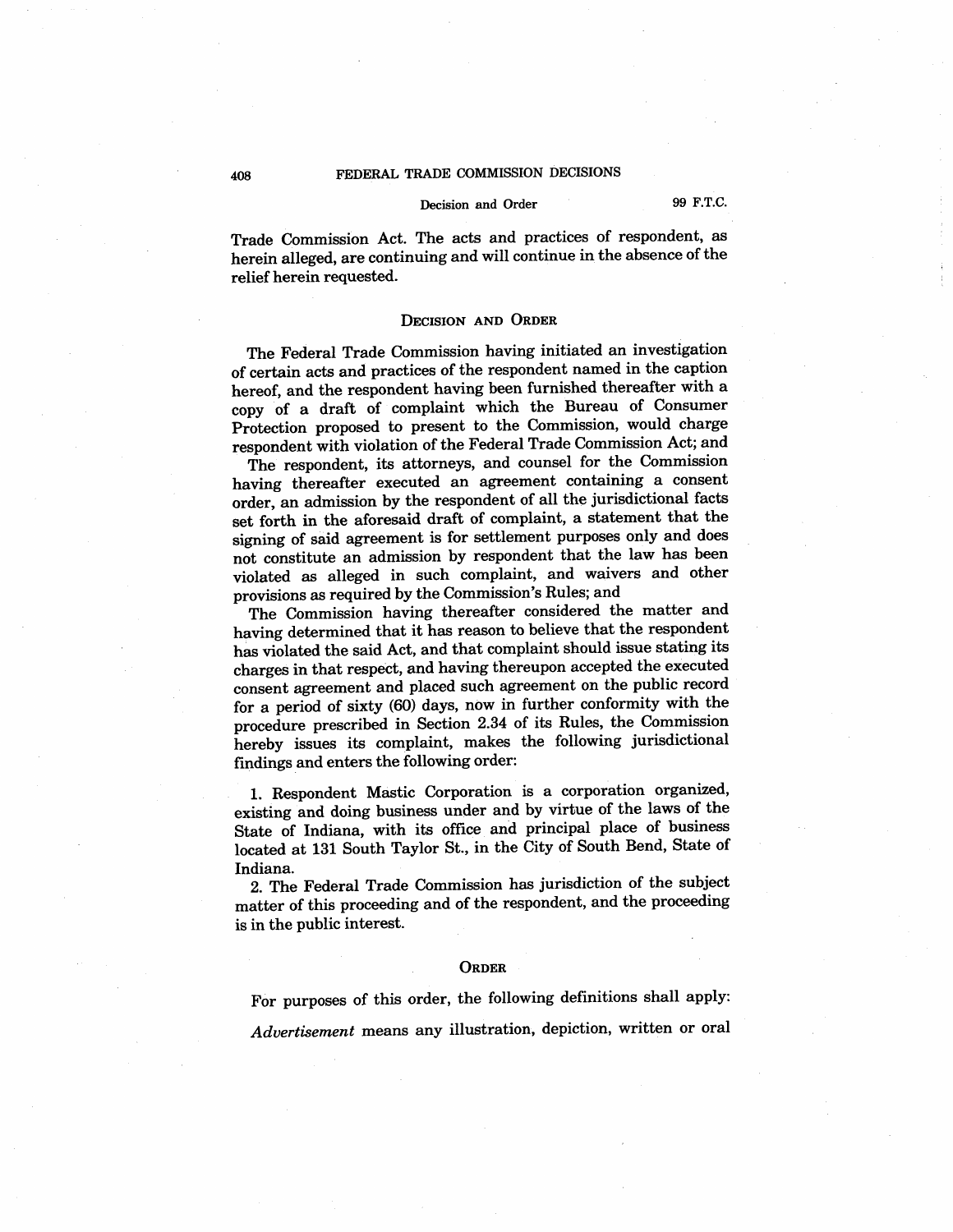# 405 Decision and Order

statement, or other representation, whether the same appears in a television or radio broadcast, newspaper or label, brochure, leaflet circular, mailer, book insert, journal, catalog, sales promotion material, other periodical literature, billboard, public transit card point of purchase display, or in any other media.

Energy related claim means any general or specific representation that, directly or by implication, describes or refers to energy savings efficiency or conservation, fuel savings, insulating value, air infiltration, conductance of heat, or heat gain or loss.

Vinyl siding product means any vinyl siding product made from vinyl and used for residential purposes, and includes siding which is directly backed with material such as backerboard or drop-in panels. For purposes of this order, vinyl siding product does not include siding systems, which are a combination of vinyl siding and any other product(s) which contain insulation as that word is defined by the Commission's Trade Regulation Rule Concerning the Labeling and Advertising of Home Insulation, 16 CFR Part 460 (1980).

#### PART I

It is ordered, That respondent Mastic Corporation, a corporation, its successors and assigns, and its officers, agents, representatives and employees directly or through any corporation, subsidiary, division, or other device, in connection with the advertising, offering for sale, sale or distribution of any vinyl siding product in or affecting commerce, as "commerce" is defined in the Federal Trade Commission Act, do forthwith cease and desist from disseminating, causing to be disseminated, or paying in whole or in part for any advertisement which contains an energy related claim.

## PART II

It is further ordered, That for a period of five years following the date of service of this Order, respondent deliver a copy of this Order to all present and future employees, personnel, or agents and representatives of respondent engaged in the creation, design, printing or dissemination of any advertisement promoting respondent's vinyl siding products; and that respondent obtain a signed statement acknowledging receipt of the order from each said person or entity.

## PART III

It is further ordered, That respondent shall: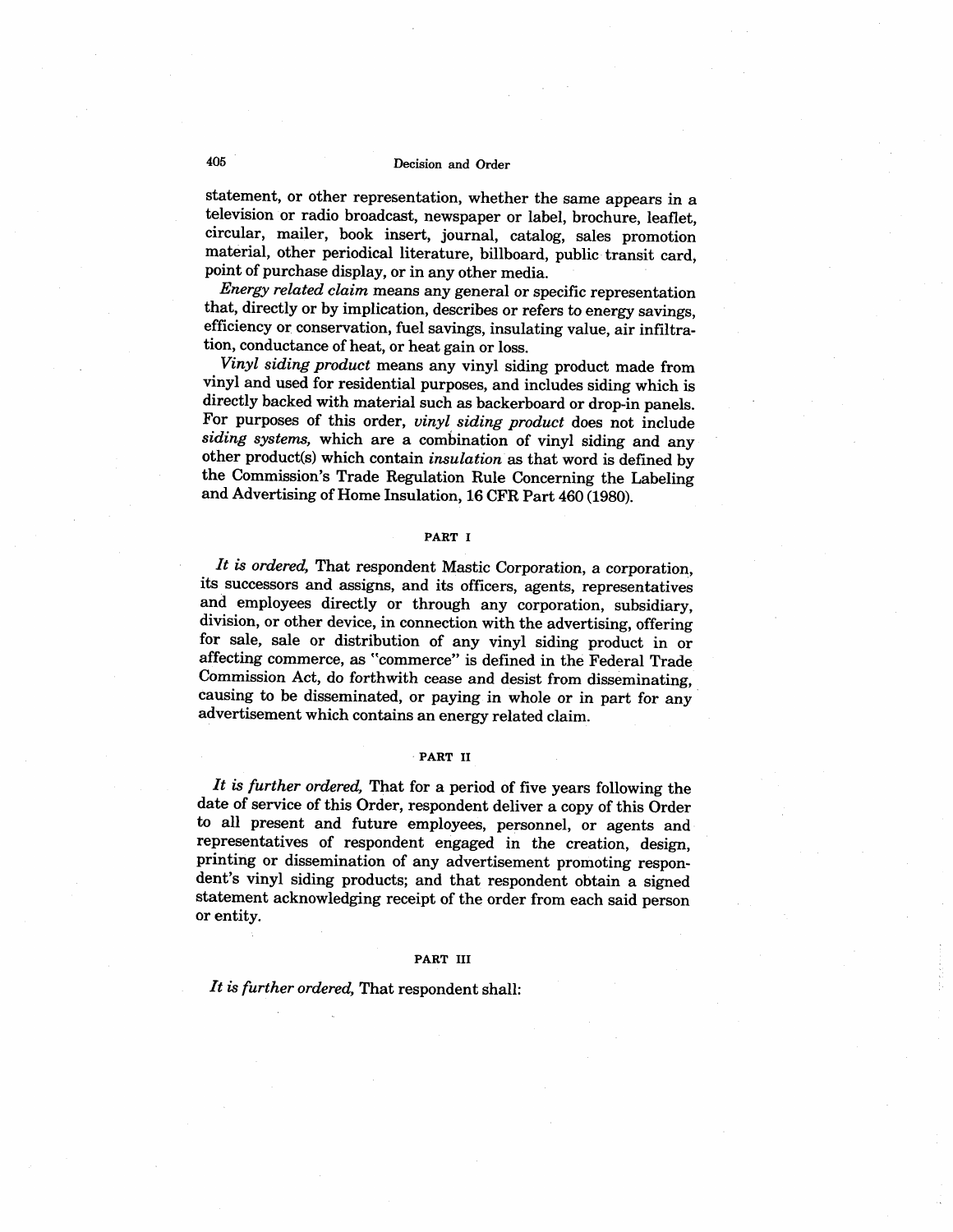#### Decision and Order 99 F.T.C.

1. Within thirty (30) days after the date of service of this order. send the following material via first class mail to every person or firm that has been a distributor of respondent's vinyl siding products during the year prior to the date of service of this order, and to every person or firm that has been a retailer of respondent's vinyl siding products that respondent can identify from the warranty registration cards which, between July, 1980 and the date of service of this order, were both issued by and returned to respondent:

a. a copy of this order, and

b. a cover letter which informs the recipient in plain and readily understood language that Mastic has agreed with the Federal Trade Commission not to make energy related claims for its vinyl siding products, that the recipient should make no energy related claims for Mastic's vinyl siding products in the future, and that the recipient should stop using any Mastic promotional material which contains any energy related claims.

2. Supply to the Federal Trade Commission upon request the names and addresses of those parties to whom respondent distributed the material required by Paragraph 1 of PART III of this order.

#### PART IV

It is further ordered, That respondent notify the Commission at least thirty (30) days prior to any proposed change such as dissolution, assignment or sale resulting in the emergence of a successor corporation, the creation or dissolution of subsidiaries or any other change in the corporation which may affect compliance obligations arising out of this order.

#### PART V

It is further ordered. That the respondent shall within sixty  $(60)$ days after service upon it of this order, file with the Commission a report, in writing, setting forth in detail the manner and form in which it has complied with this order.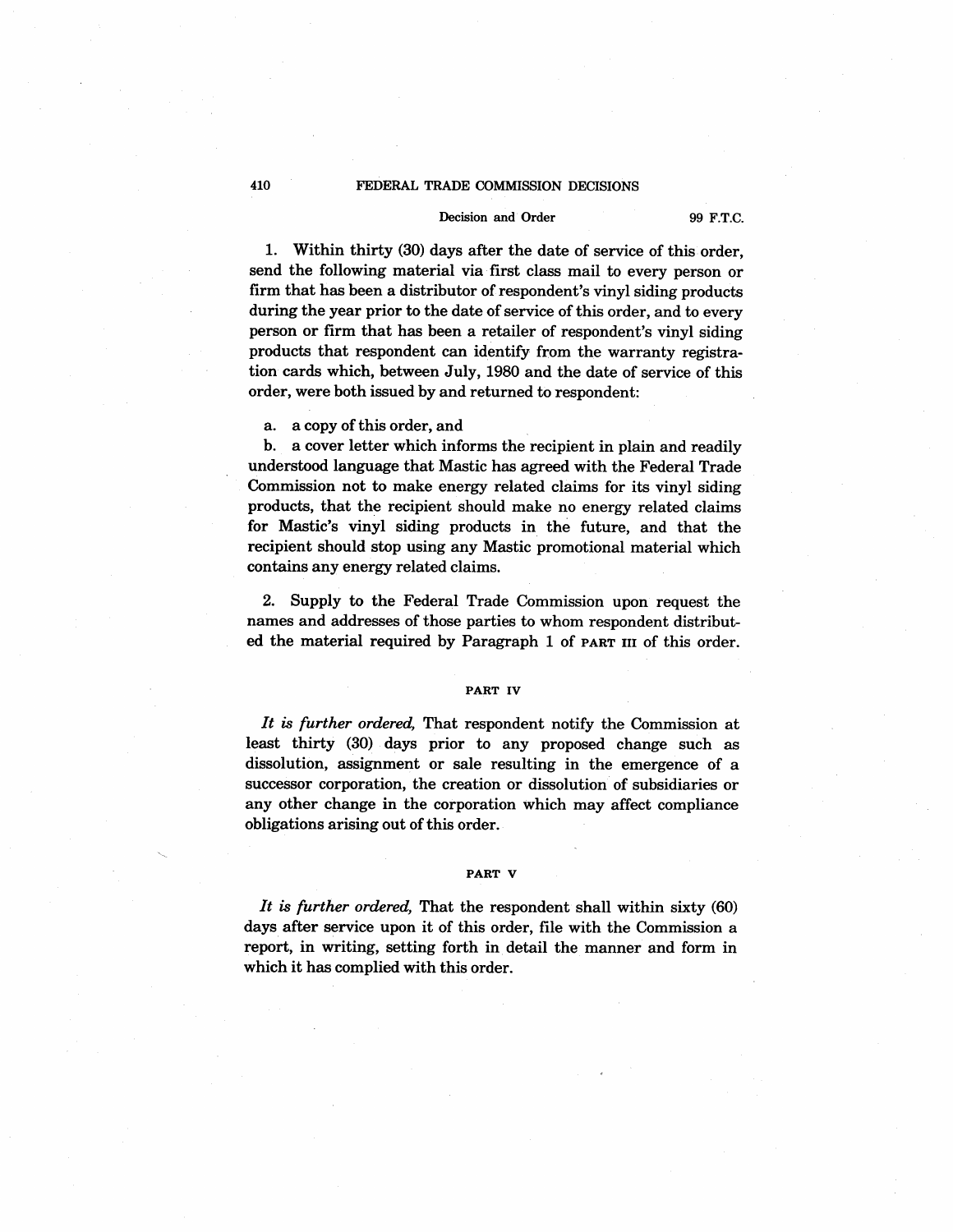# 411 Modifying Order

#### IN THE MATTER OF

# BRUNSWICK CORPORATION, ET AL.

## MODIFYING ORDER IN REGARD TO ALLEGED VIOLATION OF SEC. 5 OF THE FEDERAL TRADE COMMISSION ACT AND SEC. 7 OF THE CLAYTON ACT

# Docket 9028. Final Order, Aug. 14, 1980-Modifying Order, April 29, 1982

This order modifies the Commission's final order issued on August 14, 1980, 96 F.T.C. 151, by adding Paragraphs IX and X to the order, in accordance with the decision and judgment of the Eighth Circuit Court of Appeals. The new paragraphs: (1) limit Yamaha's liability in this matter solely to violations of Section 5 of the Federal Trade Commission Act; and (2) insures that nothing in the order prevents respondents from imposing upon themselves, their dealers and distributors, vertical restraints in connection with the sale by them for resale in the U.S. of outboard motors.

# MODIFIED ORDER TO CEASE AND DESIST

The Commission having issued a final cease and desist order herein on August 14, 1980, and such order having been modified and affrmed by the United States Court of Appeals for the Eighth Circuit, and the Supreme Court having denied the petition for certiorari fied by respondents Brunswick Corporation and Mariner Corp.

Now, therefore, it is ordered, that the aforesaid order to cease and desist be, and hereby is, modified in accordance with the decision and judgment of the Court of Appeals to read as follows:

For the purposes of this Order:

a) Brunswick shall mean the Brunswick Corporation, together with its present and future domestic and foreign subsidiaries affiiates, joint ventures, related corporations (including Mariner Corp.), and corporations controlled by Brunswick Corporation; and all successors to Brunswick Corporation and their domestic and foreign subsidiaries, affiiates, joint ventures and related corporations; and all corporations controlled by the successors of Brunswick Corporation.

b) Yamaha shall mean Yamaha Motor Co., Ltd., together with its present and future domestic and foreign subsidiaries, affiiates, joint ventures, related corporations, and corporations controlled by Yamaha Motor Co., Ltd.; and all successors to Yamaha Motor Co., Ltd. and their domestic and foreign subsidiaries, affliates, joint ventures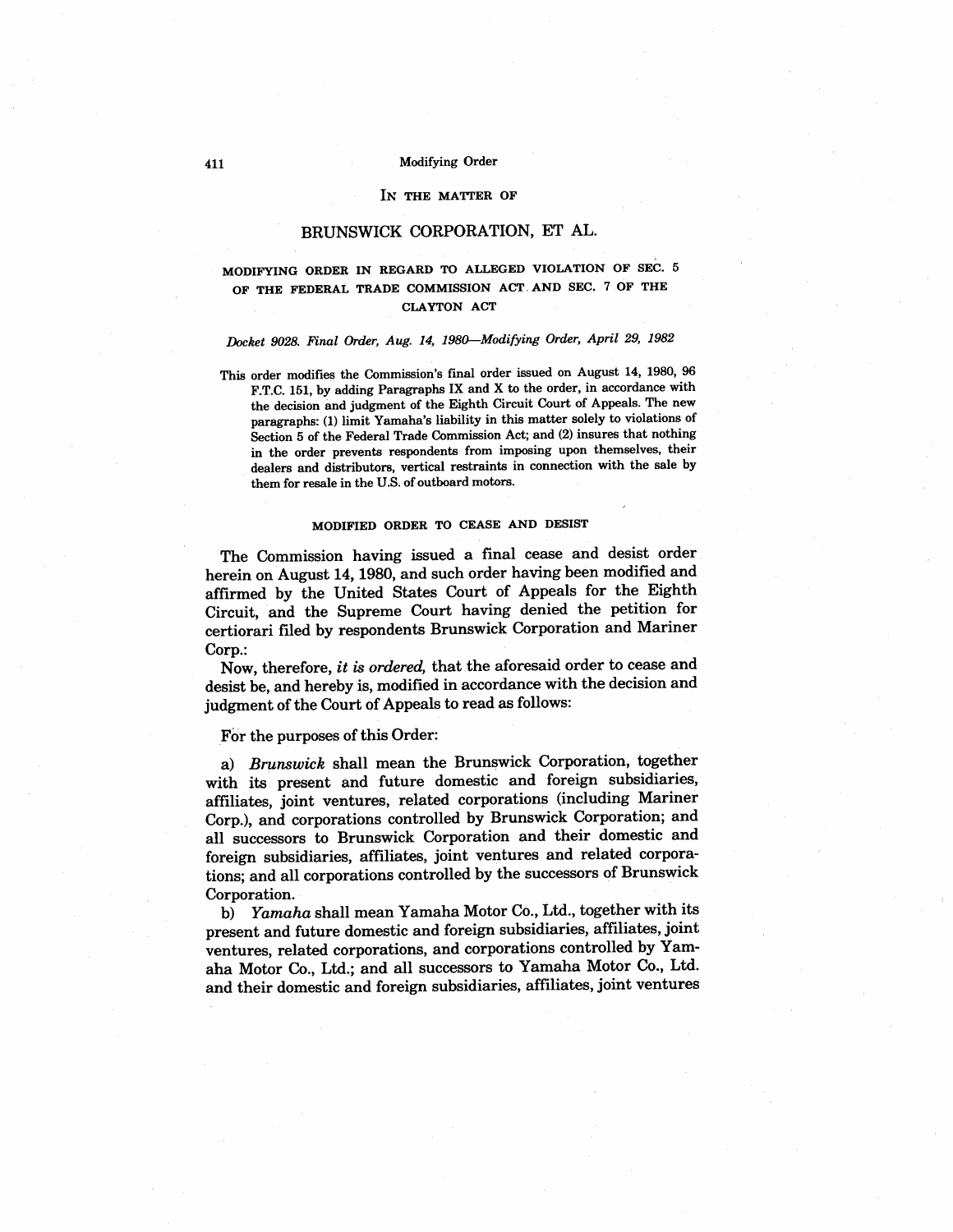#### Modifying Order 99 F.T.C.

and related corporations; and all corporations controlled by the successors of Yamaha Motor Co., Ltd.

c) Mariner shall mean Mariner Corp., together with its present and future domestic and foreign subsidiaries, affiliates, joint ventures, related corporations, and corporations controlled by Mariner Corp.; and all successors to Mariner Corp. and their domestic and foreign subsidiaries, affiliates, joint ventures and related corporations; and all corporations controlled by the successors of Mariner Corp.

# I.

It is ordered, That within 90 days of the date this Order becomes final, Brunswick and Mariner shall sell to Yamaha, and Yamaha shall buy from Brunswick and Mariner, all capital stock, bonds debentures, and other securities and other interests held by Brunswick and Mariner in Sanshin Kogyo Co., Ltd. ("Sanshin"). The purchase price shall be equal in dollars to the value of the net tangible assets per share, computed and adjusted to the last day of the six month term immediately preceding the date of the sale.

# II.

It is further ordered, That, on or before  $90$  days from the date this Order becomes final, Brunswick, Yamaha, and Mariner shall rescind in all respects the Joint Venture Agreement, and the agreements attached thereto, entered into on November 21, 1972, and all agreements modifying the Joint Venture Agreement and the agreements attached thereto, shall consider them null and void, and shall cease and desist from observing or enforcing the terms of said agreements.

# III.

It is further ordered, That from the date this Order becomes final, Brunswick and Mariner shall cease any and all representation on the board of directors of Sanshin, cease and desist from taking any steps to nominate. seat, or admit any representatives of Brunswick and Mariner to the board of directors of Sanshin, and cease and desist from exercising any of the rights of a shareholder of Sanshin except the right to receive dividends.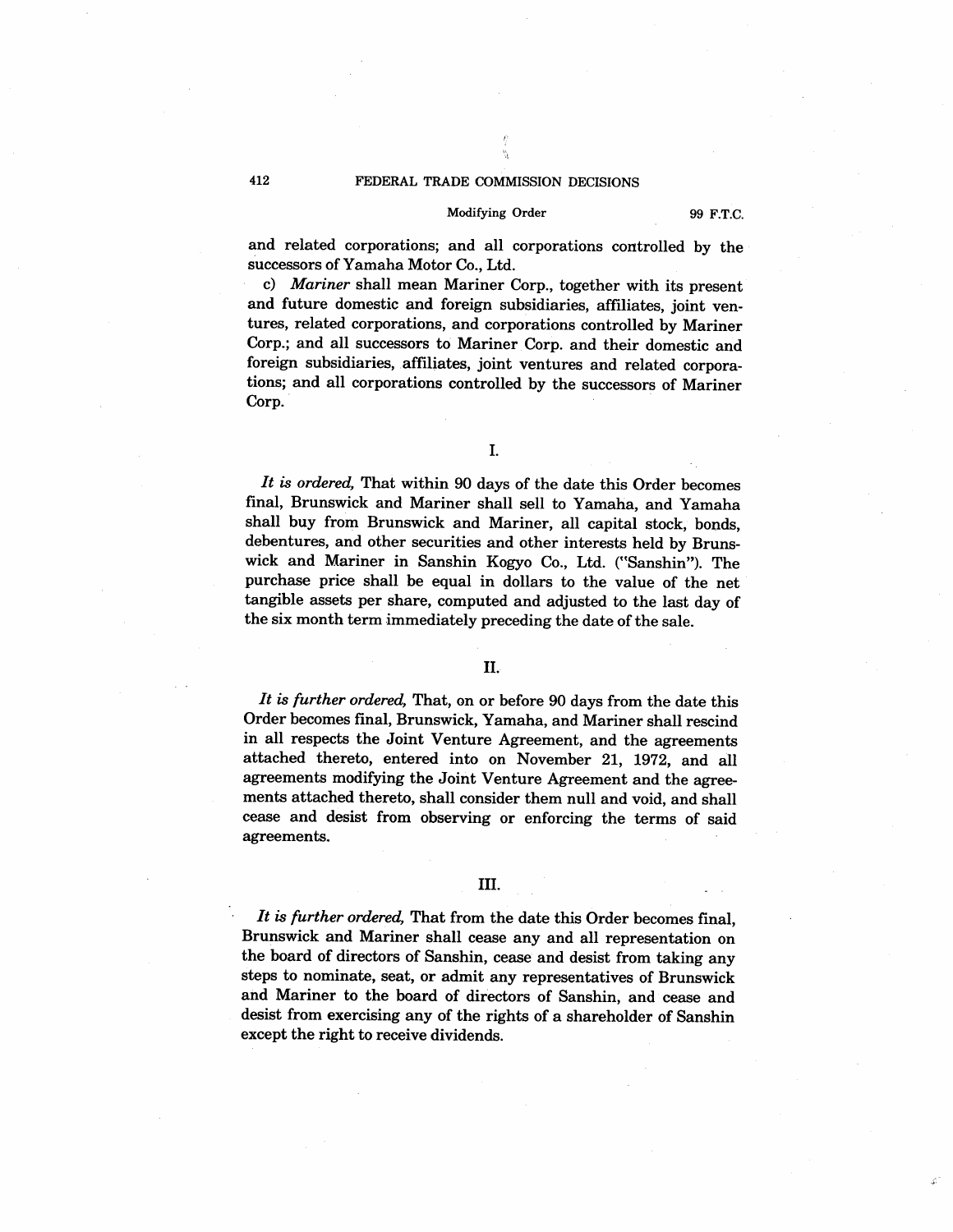# 411 Modifying Order

# IV.

It is further ordered, That from the date this Order becomes final, neither Brunswick nor Mariner shall enter into, continue to be a party to, or enforce any agreement which in whole or in part prevents a manufacturer, seller, or distributor of outboard motors from manufacturing, selling, or distributing such motors in the United States, its territories or possessions.

# V.

It is further ordered, That from the date this Order becomes final, Yamaha shall not enter into, continue to be a party to, or observe any agreement which in whole or in part prevents Yamaha from manufacturing, selling, or distributing outboard motors in the United States, its territories or possessions.

## VI.

It is further ordered, That Brunswick, Yamaha, and Mariner shall, for a period of three years from the date this Order becomes final cease and desist from acquiring, directly or indirectly, through subsidiaries or otherwise, without the prior approval of the Federal Trade Commission, all or any part of the stock or share capital of any concern, corporate or noncorporate, engaged in the production distribution or sale of outboard motors in or for the United States, or capital assets pertaining to such production, distribution or sale of such motors in or for the United States.

## VII.

It is further ordered, That Brunswick, Yamaha, and Mariner notify the Federal Trade Commission at least 30 days prior to any proposed change in its corporate structure such as dissolution assignment or sale resulting in the emergence of a successor corporation, the creation or dissolution of subsidiaries, or any change in the corporation which may affect compliance obligations arising out of this Order.

#### VII.

It is further ordered, That Brunswick, Yamaha, and Mariner shall within 120 days of the date this Order becomes final, submit in writing to the Federal Trade Commission a verified report setting forth in detail the manner and form in which Brunswick, Yamaha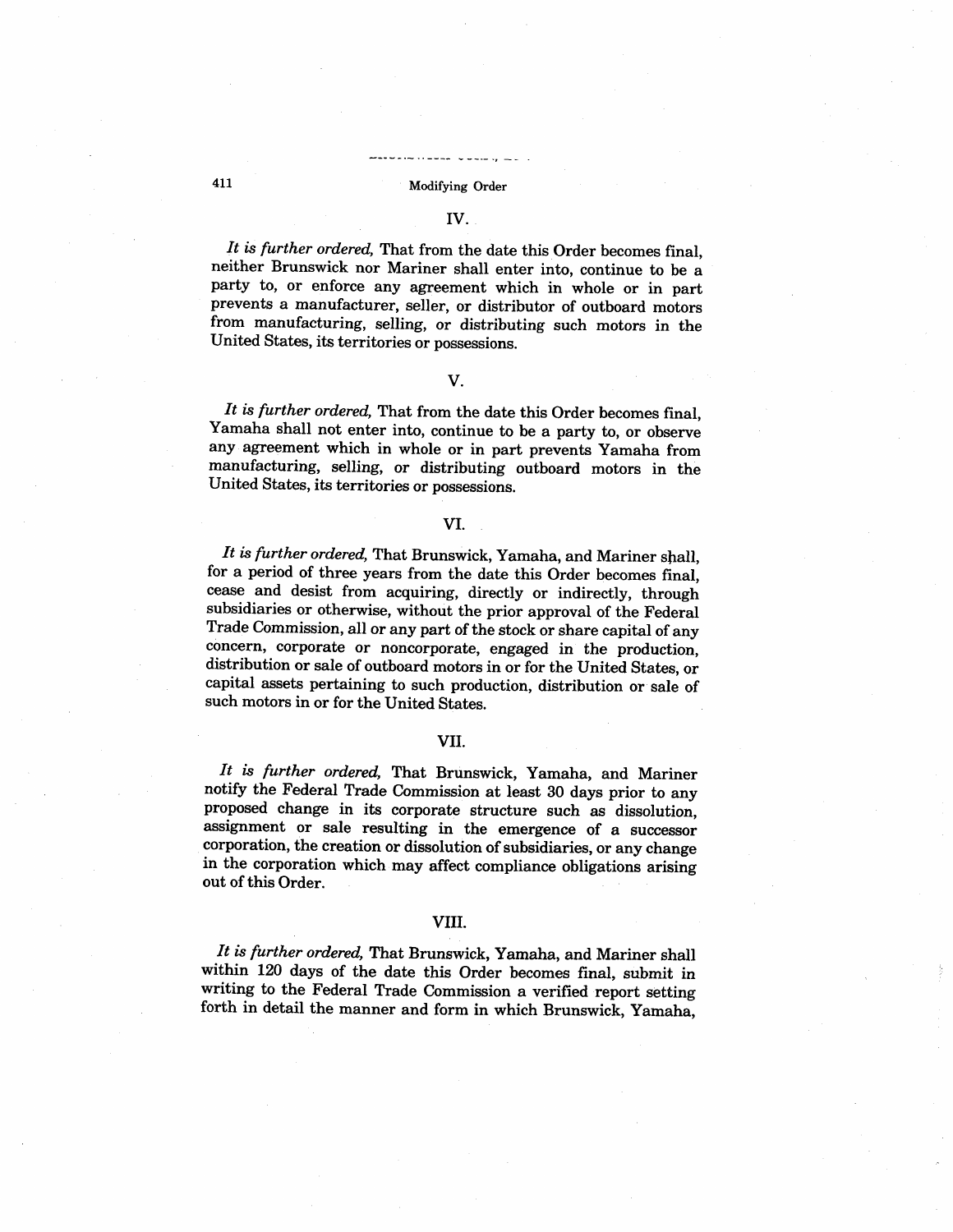## Modifying Order 99 F.T.C.

and Mariner each intends to comply or has complied with this Order. Brunswick, Yamaha, and Mariner shall submit such other information as may from time to time be requested by the Commission.

# IX.

Nothing in this Order or in the opinions of the Commission in this case shall be construed as a finding or conclusion that Yamaha has violated Section 7 of the Clayton Act. All findings and relief against Yamaha are based solely on Section 5 of the Federal Trade Commission Act.

# X.

Nothing in this Order, including in particular Paragraphs IV or V hereof, shall prevent either Brunswick, Mariner, or Yamaha respectively, from imposing upon itself, its dealers, or its distributors, ancilary vertical restraints in connection with the sale by it for resale in the United States of outboard motors.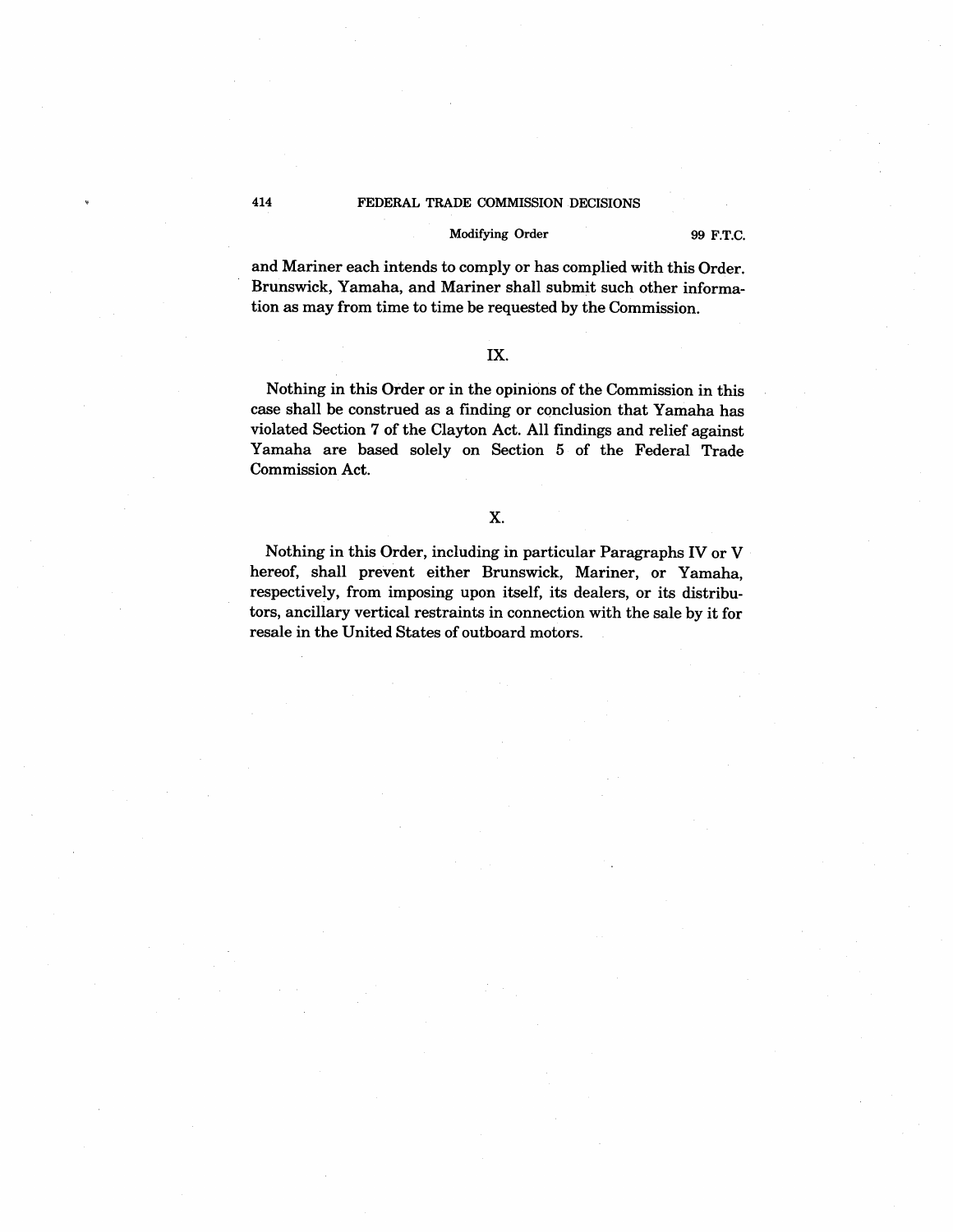## IN THE MATTER OF

# VINYL IMPROVEMENT PRODUCTS COMPANY

# CONSENT ORDER, ETC. , IN REGARD TO ALLEGED VIOLATION OF SEC. 5 OF THE FEDERAL TRADE COMMISSION ACT

# Doket C-087. Complaint, April 30, 1982-Decision, April 30, 1982

This consent order requires Vinyl Improvement Products Company (VIPCO), a manufacturer and seller of residential vinyl siding products, among other things, to cease paying for or disseminating any advertisement for vinyl siding that contains an energy related claim. The order requires the firm to distribute a copy of the order to all personnel engaged in the promotion of vinyl siding. Further, VIPCO must mail to each business entity which has sold or distributed its products during the previous year a letter which advises that vinyl siding by itself does not save energy.

#### Appearances

# For the Commission: Steven H. Meyer and Michael Dershowitz.

For the respondent: Joseph J. Lyman, Lyman, Kyhos & Rales Washington, D.

#### COMPLAINT

Pursuant to the provisions of the Federal Trade Commission Act and by virtue of the authority vested in it by that Act, the Federal Trade Commission, having reason to believe that Vinyl Improvement Products Company, a corporation, hereinafter sometimes referred to as respondent, has violated the provisions of Section 5 of the Federal Trade Commission Act, and it appearing to the Commission that a proceeding by it in respect thereof would be in the public interest, hereby issues this complaint, stating its charges in that respect as follows:

PARAGRAPH 1. Respondent Vinyl Improvement Products Company is a corporation organized, existing, and doing business under and by virtue of the laws of the State of Ohio, with its principal office and place of business located at I441 Universal Drive, Columbus, Ohio.

PAR. 2. Respondent is now, and for some time past, has been engaged in the manufacture, advertising, promotion, offering for sale, sale and distribution of residential vinyl siding products.

PAR. 3. In the course and conduct of its business, respondent now causes, and for some time has caused, its residential vinyl siding products, when. sold, to be shipped from its manufacturing plant in Columbus, Ohio to its distributors and retailers in various States of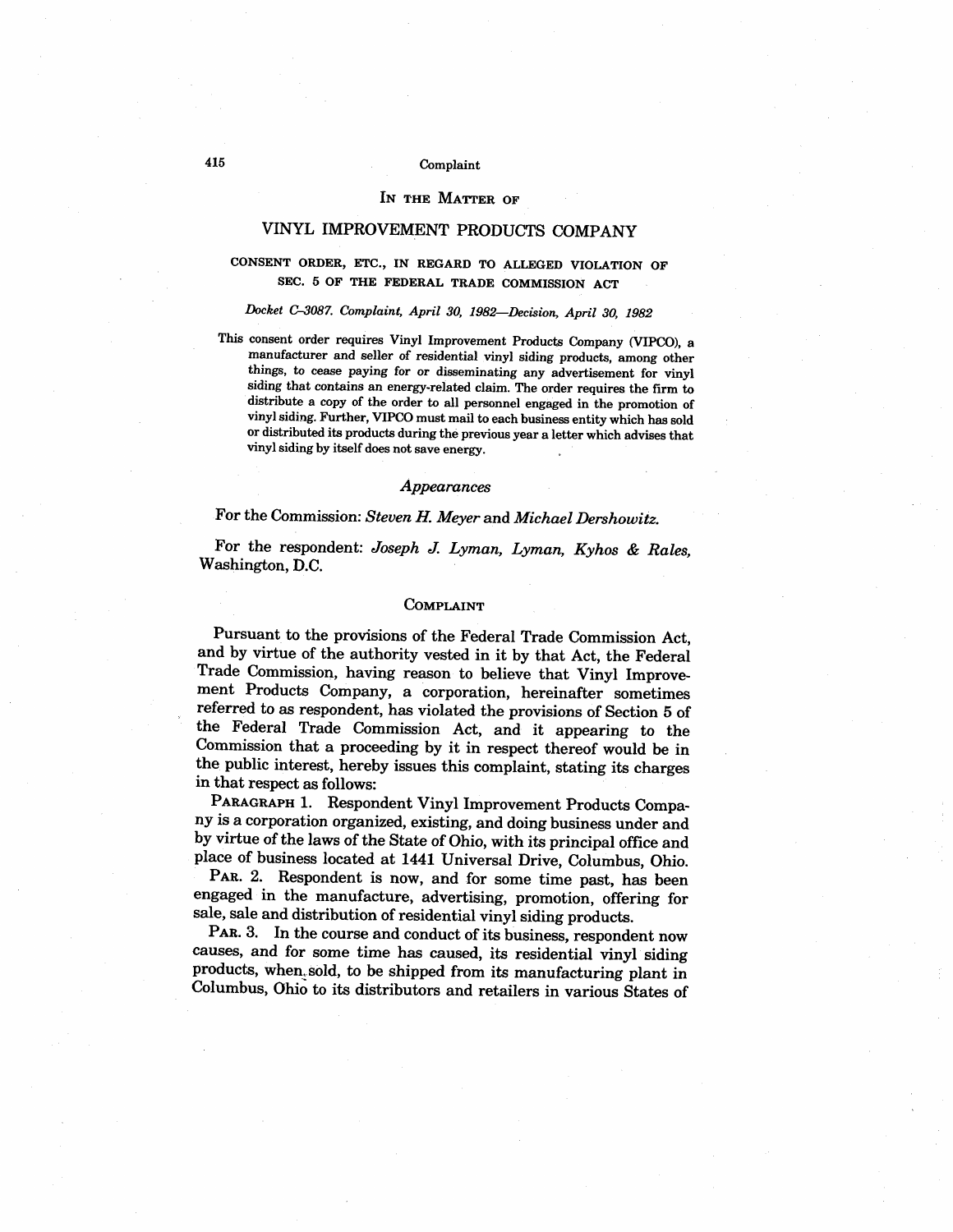#### Complaint 99 F.T.C.

the United States. For the purpose of inducing the purchase of its residential vinyl siding products by the consuming public, respondent disseminates and causes the dissemination of, and for some time has disseminated and caused the dissemination of certain advertisements and promotional materials through the use of the United States mail. Accordingly, respondent maintains, and has maintained, a substantial course of business, including the acts and practices as hereinafter set forth, which are in or affecting commerce, as "commerce" is defined in the Federal Trade Commission Act.

PAR. 4. Through the use of said advertisements and other promotional materials, respondent has made statements with regard to its vinyl siding products. Among these are the following statements:

Conserve energy

Lowers your fuel bils summer and winter

Enjoy a significant savings on heating costs.

Vinyl does not retain heat or cold. This resistance to heat and cold makes vinyl a superior Energy Saving material for insulation.

can really help protet the home against expensive energy loss. Because it is solid vinyl, which does not readily transfer heat or cold, it helps keep out winter's freezing and summer's sweltering temperatures.

... insulates 1000 times better than ordinary aluminum siding.

Better insulation value than traditional siding such as aluminum or steel.

PAR. 5. By and through the use of statements set forth in Paragraph Four, respondent has represented and is now representing directly or by implication, that:

a. vinyl siding, by itself, significantly conserves energy;

b. vinyl siding, by itself, affords significant fuel bill savings;

c. vinyl siding, by itself, is an effective insulating material because it is heat resistant;

d. vinyl siding is superior to aluminum siding because it significantly exceeds aluminum siding in insulation value;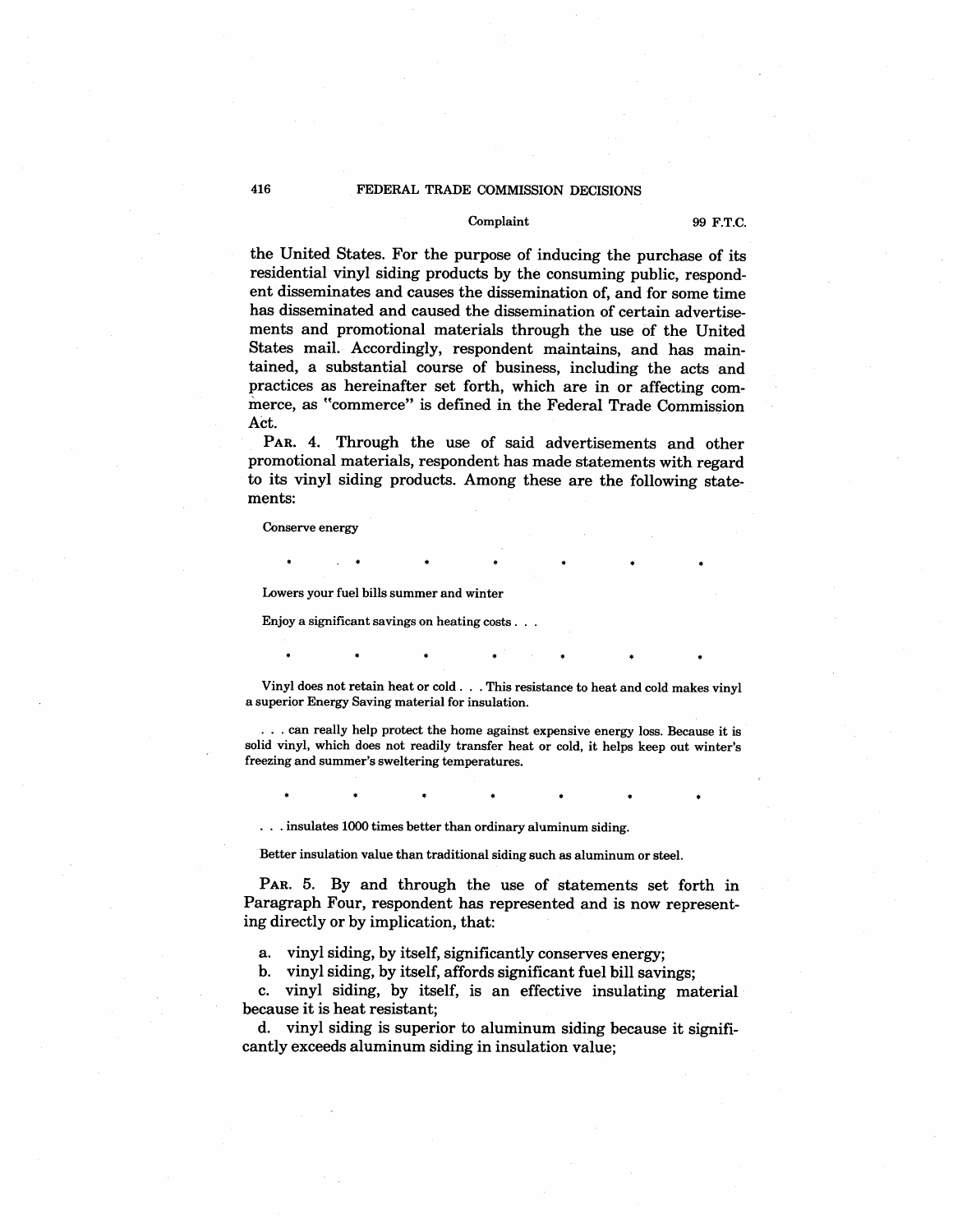PAR. 6. In truth and in fact, contrary to respondent's representations set forth in Paragraph Five:

a. vinyl siding, by itself, does not significantly conserve energy; vinyl siding, by itself, does not afford significant fuel bill savings;

c. vinyl siding, by itself, is not an effective insulating material and is not heat resistant; indeed, because it is a very thin material vinyl siding conducts heat at a high rate.

d. vinyl siding does not exceed aluminum siding in insulation value; indeed, there is little, if any, difference in the insulation value of vinyl and aluminum siding.

Therefore, said advertisements and promotional materials were, and are false, deceptive, misleading or unfair.

PAR. 7. At the time respondent made the statements and representations alleged in Paragraphs Four and Five, it did not possess and rely upon a reasonable basis for such representations. Therefore, the statements and representations set forth and alleged in Paragraphs Four and Five were and are unfair, deceptive, or misleading.

PAR. 8. By and through the use of the aforementioned advertisements and promotional materials, respondent has represented and is now representing, directly or by implication, that it had a reasonable basis for the statements and representations set forth and alleged in Paragraphs Four and Five. In truth and in fact, respondent had no reasonable basis for the statements and representations set forth and alleged in Paragraphs Four and Five. Therefore, said advertisements and promotional materials were and are unfair, deceptive or misleading.

PAR. 9. The use by respondent of the aforesaid false, misleading, unfair or deceptive advertising and promotional materials, and the placement in the hands of its distributors and retailers of the means and instrumentalities by and through which others have used the aforesaid false, misleading, unfair or deceptive advertisements and promotional materials have had, and now have, the capacity and tendency to mislead consumers into the erroneous and mistaken belief that said statements and representations were and are true and complete, and into the purchase of respondent's vinyl siding products by reason of said erroneous and mistaken belief.

PAR. 10. The acts and practices of respondent as herein alleged. were and are all to the prejudice and injury of the public and of respondent's competitors, and constituted and now constitute unfair methods of competition and unfair and deceptive acts and practices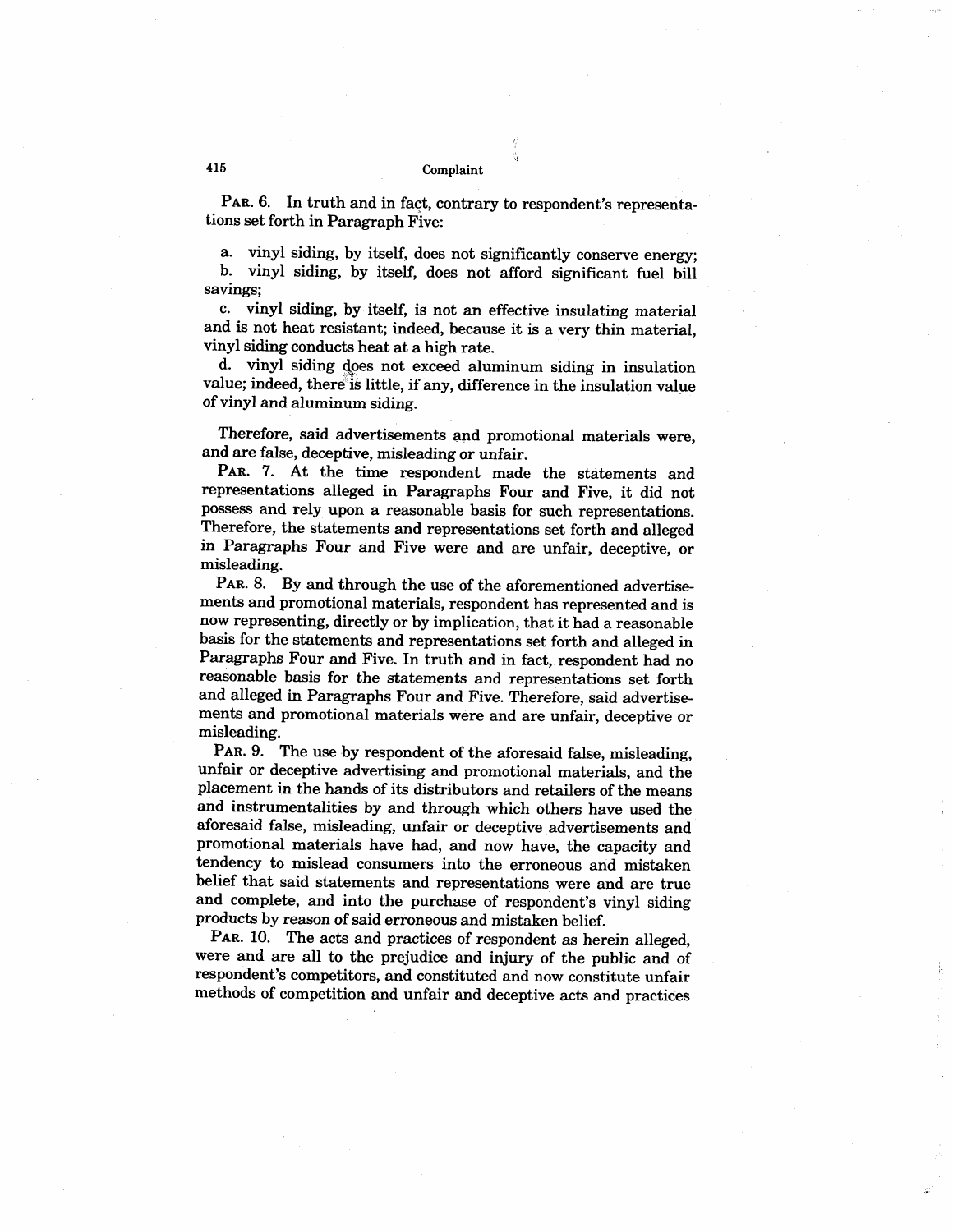#### Decision and Order 99 F.T.C.

in or affecting commerce, in violation of Section 5 of the Federal Trade Commission Act. The acts and practices of respondent, as herein alleged, are continuing and will continue in the absence of the relief herein requested.

## DECISION AND ORDER

The Federal Trade Commission having initiated an investigation of certain acts and practices of the respondent named in the caption hereof, and the respondent having been furnished thereafter with a copy of a draft of complaint which the Bureau of Consumer Protection proposed to present to the Commission, would charge respondent with violation of the Federal Trade Commission Act; and

The respondent, its attorneys, and counsel for the Commission having thereafter executed an agreement containing a consent order, an admission by the respondent of all the jurisdictional facts set forth in the aforesaid draft of complaint, a statement that the signing of said agreement is for settlement purposes only and does not constitute an admission by respondent that the law has been violated as alleged in such complaint, and waivers and other provisions as required by the Commission's Rules; and

The Commission having thereafter considered the matter and having determined that it has reason to believe that the respondent has violated the said Act, and that complaint should issue stating its charges in that respect, and having thereupon accepted the executed consent agreement and placed such agreement on the public record for a period of sixty (60) days, now in further conformity with the procedure prescribed in Section 2.34 of its Rules, the Commission hereby issues its complaint, makes the following jurisdictional findings and enters the following order:

1. Respondent Vinyl Improvement Products Company is a corporation organized, existing and doing business under and by virtue of the laws of the State of Ohio, with its office and principal place of business located at 144I Universal Drive, in the City of Columbus State of Ohio.

2. The Federal Trade Commission has jurisdiction of the subject matter of this proceeding and of the respondent, and the proceeding is in the public interest.

#### **ORDER**

For purposes of this order, the following definitions shall apply: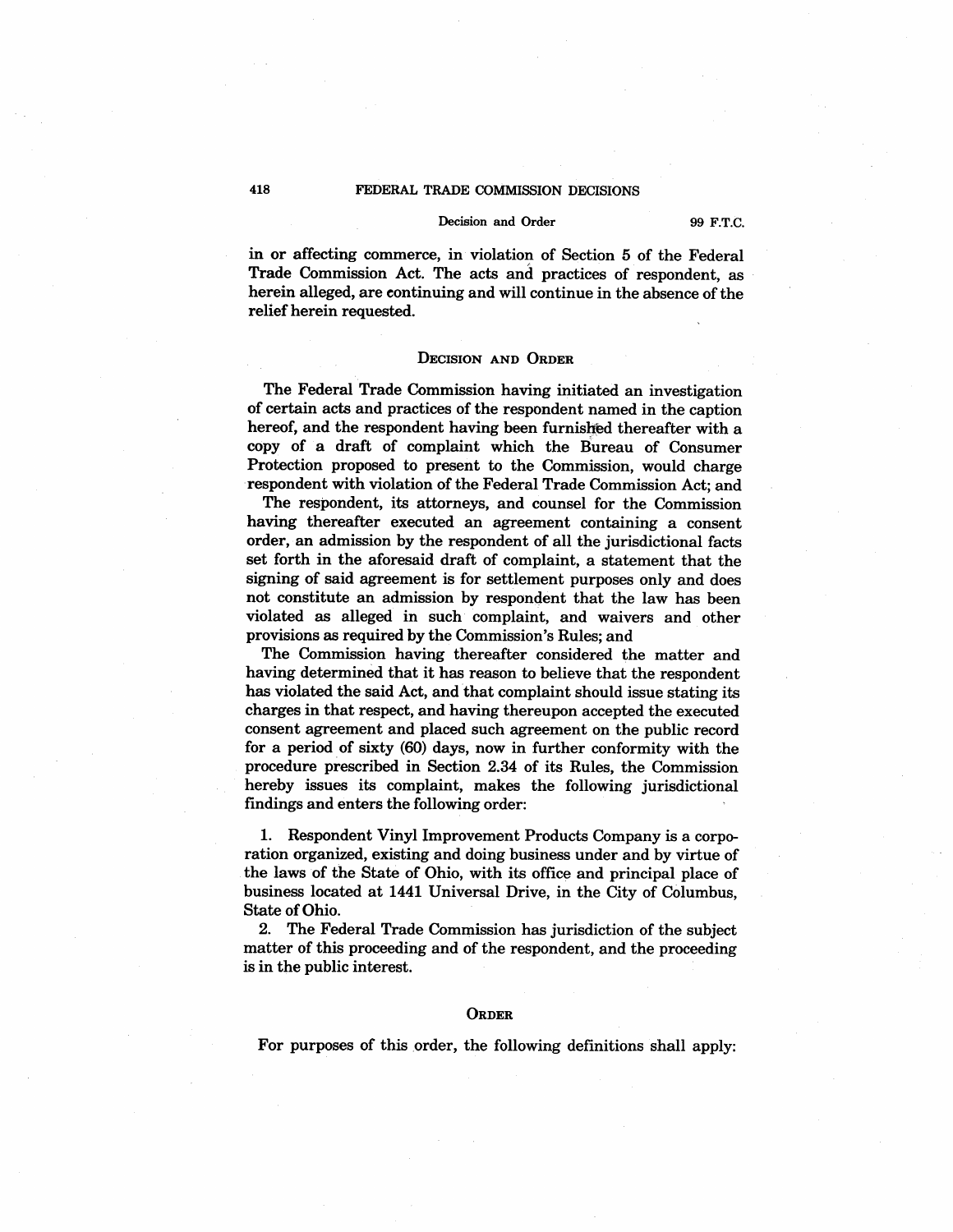# 415 Deision and Order

Advertisement means any illustration, depiction, written or oral statement, or other representation, whether the same appears in a television or radio broadcast, newspaper or label, brochure, leaflet circular, mailer, book insert, journal, catalog, sales promotion material, other periodical literature, bilboard, public transit card point of purchase display, or in any other media.

Energy-related claim means any general or specific representation that, directly or by implication, describes or refers to energy savings efficiency or conservation, fuel savings, insulating value, air infiltration, conductance of heat, or heat gain or loss.

Vinyl siding product means any vinyl siding product made from vinyl and used for residential purposes, and includes siding which is directly backed with material such as backerboard or drop-in panels. For purposes of this order, "vinyl siding product" does not include "siding systems," which are a combination of vinyl siding and any other product(s) which contain "insulation" as that word is defined by the Commission's Trade Regulation Rule Concerning the Labeling and Advertising of Home Insulation, 16 CFR 460 (I980).

#### PART I

It is ordered, That respondent Vinyl Improvement Products Company, a corporation, its successors and assigns, and its officers agents, representatives and employees directly or through any corporation, subsidiary, division, or other device, in connection with the advertising, offering for sale, sale or distribution of any vinyl siding product in or affecting commerce, as "commerce" is defined in the Federal Trade Commission Act, do forthwith cease and desist from disseminating, causing to be disseminated, or paying in whole or in part for any advertisement which contains an energy-related claim.

#### PART II

It is further ordered. That respondent forthwith deliver a copy of this order to all present and future employees, personnel, or agents and representatives of respondent engaged in the creation, design, printing or dissemination of any advertisement promoting respondent's vinyl siding products; and that respondent obtain a signed statement acknowledging receipt of the order from each said person or entity.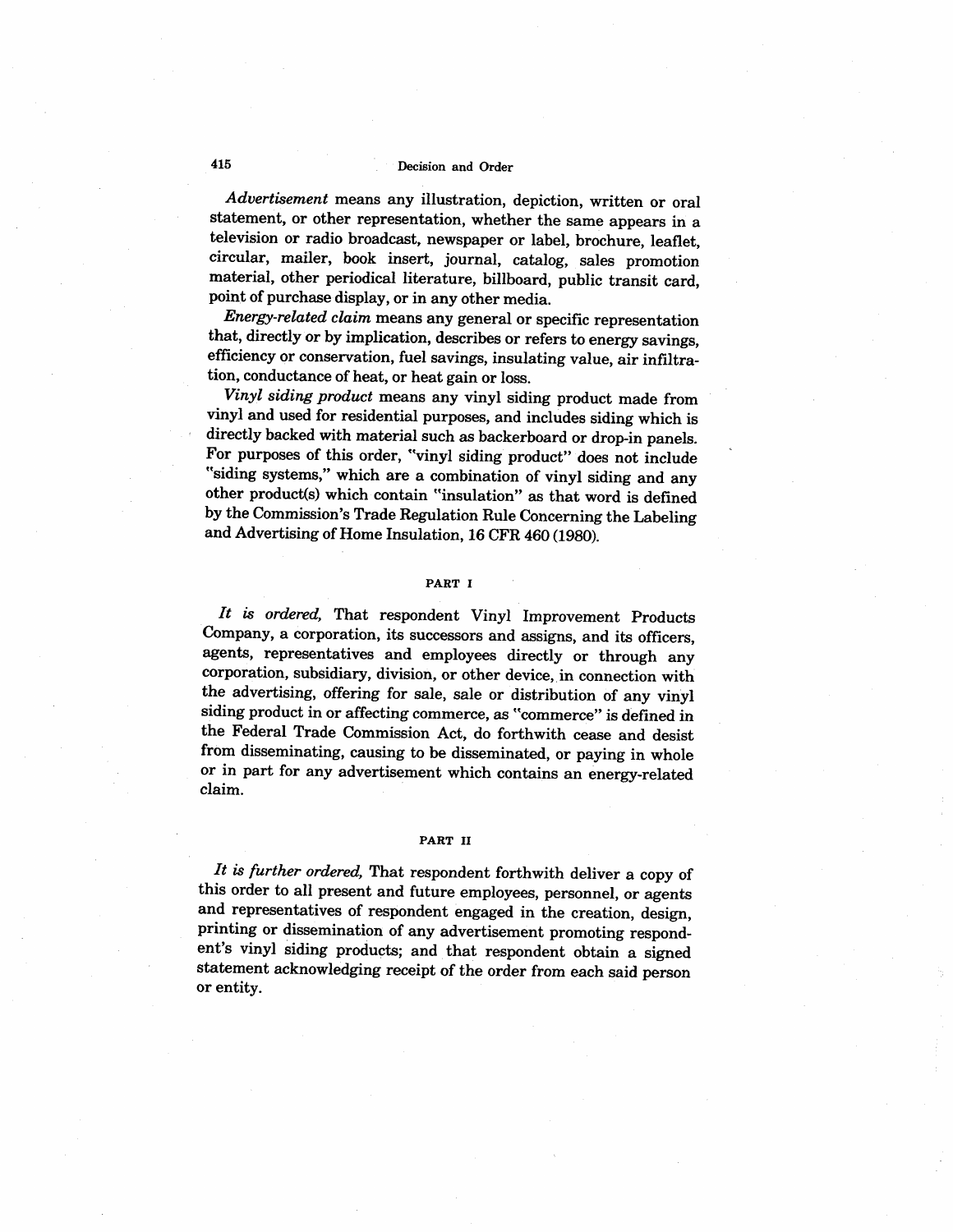#### Decision and Order 99 F.T.C.

## PART III

## It is further ordered. That respondent shall:

1. within thirty (30) days from the date of service of this order send on Vinyl Improvement Products Company stationery, via first class mail, the letter attached hereto as Exhibit A, to each business entity which respondent's records show has been engaged in the offering for sale, sale or distribution of respondent's vinyl siding products directly or indirectly to the consuming public within one year prior to the date of service of this order; and

2. supply to the Federal Trade Commission upon request the names and addresses of those parties to whom respondent distributed the material required by Paragraph 1 of PART II of this order.

#### PART IV

It is further ordered. That respondent notify the Commission at least thirty (30) days prior to any proposed change such as dissolution. assignment or sale resulting in the emergence of a successor corporation, the creation or dissolution of subsidiaries or any other change in the corporation which may affect compliance obligations arising out of this order.

#### PART V

It is further ordered. That the respondent shall within sixty  $(60)$ days after service upon it of this order, file with the Commission a report, in writing, setting forth in detail the manner and form in which it has complied with this order.

#### EXHIBIT A

#### - ON VIPCO STATIONERY -

Dear Distributor or Retailer:

Some of the promotional materials which have been used for vinyl siding have contained claims that vinyl siding can produce energy savings. Because vinyl siding, by itself, does not save energy, we no longer make such claims. This is to advise you that you should stop representing that vinyl siding, itself, is an energy savings material.

You should note, however, that this applies only to energy savings claims made for vinyl siding alone, and not to advertising for insulation products such as Barrier Board. The labeling and advertising of insulation is covered by the FTC Home